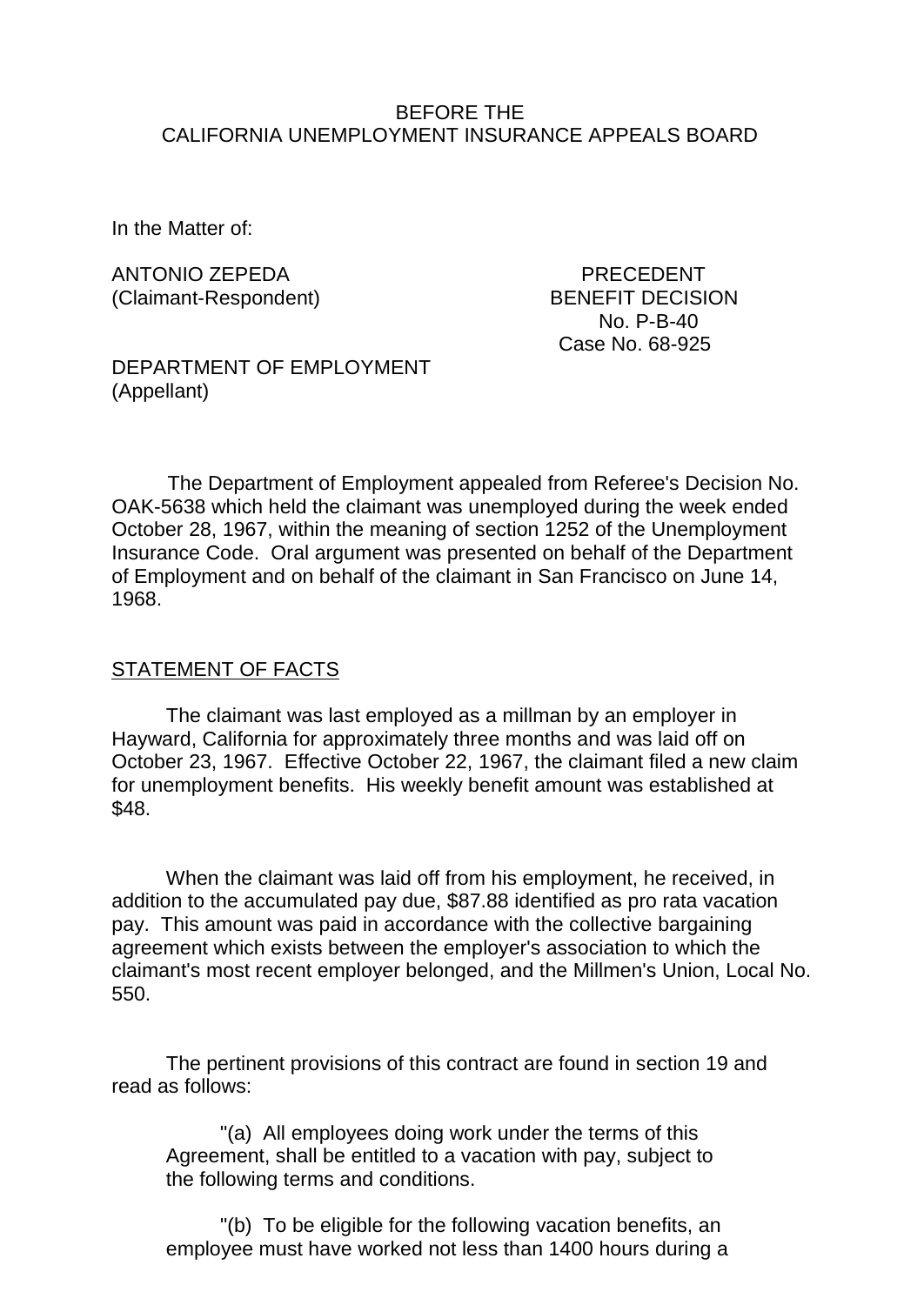vacation year. A vacation year is 12 successive months of continuous employ as defined in section 15, of this Agreement following an anniversary date of the employee's date of hire. Not more than 40 hours shall be accumulated toward vacation time in any one week.

"First Year - 5 days' vacation with 5 days' pay.

"Second through Fourth Year - 10 days' vacation with 10 days' pay.

"Fifth Year or More - 15 days' vacation with 15 days' pay."

\* \* \*

"(d) Employees who have quit or been discharged prior to the completion of their vacation year, shall receive one-twelfth (1-12th) of the vacation benefits applicable under paragraph (b) for each one hundred (100) cumulative hours or more worked during his vacation year and are eligible for full vacation benefits if 1200 or more hours have been worked.

"(e) For purposes of this section 19, all pro-rata vacation pay shall be allocable to the period worked and not to the period when paid."

\* \* \*

"(i) Vacations shall be taken at a time mutually agreeable to the Employer and the employee. Promptly after January 1 of each year, each employee who has reason to believe that he will be entitled to a vacation, shall notify the Employer in writing, specifying the vacation time he desires. Prior to April 1, the Employer shall post a vacation schedule on the bulletin board. So far as possible, vacations shall be granted at the time specified by the employee. In cases of conflict, employees shall be given preference of choice according to seniority."

According to the unrefuted testimony of the assistant business agent of the claimant's union, section 19(e) was included in the contract because union members who received pro rata vacation pay could not immediately receive unemployment benefits upon layoff.

The Department of Employment allocated the vacation pay received by the claimant to the week October 22 through October 28, 1967 and concluded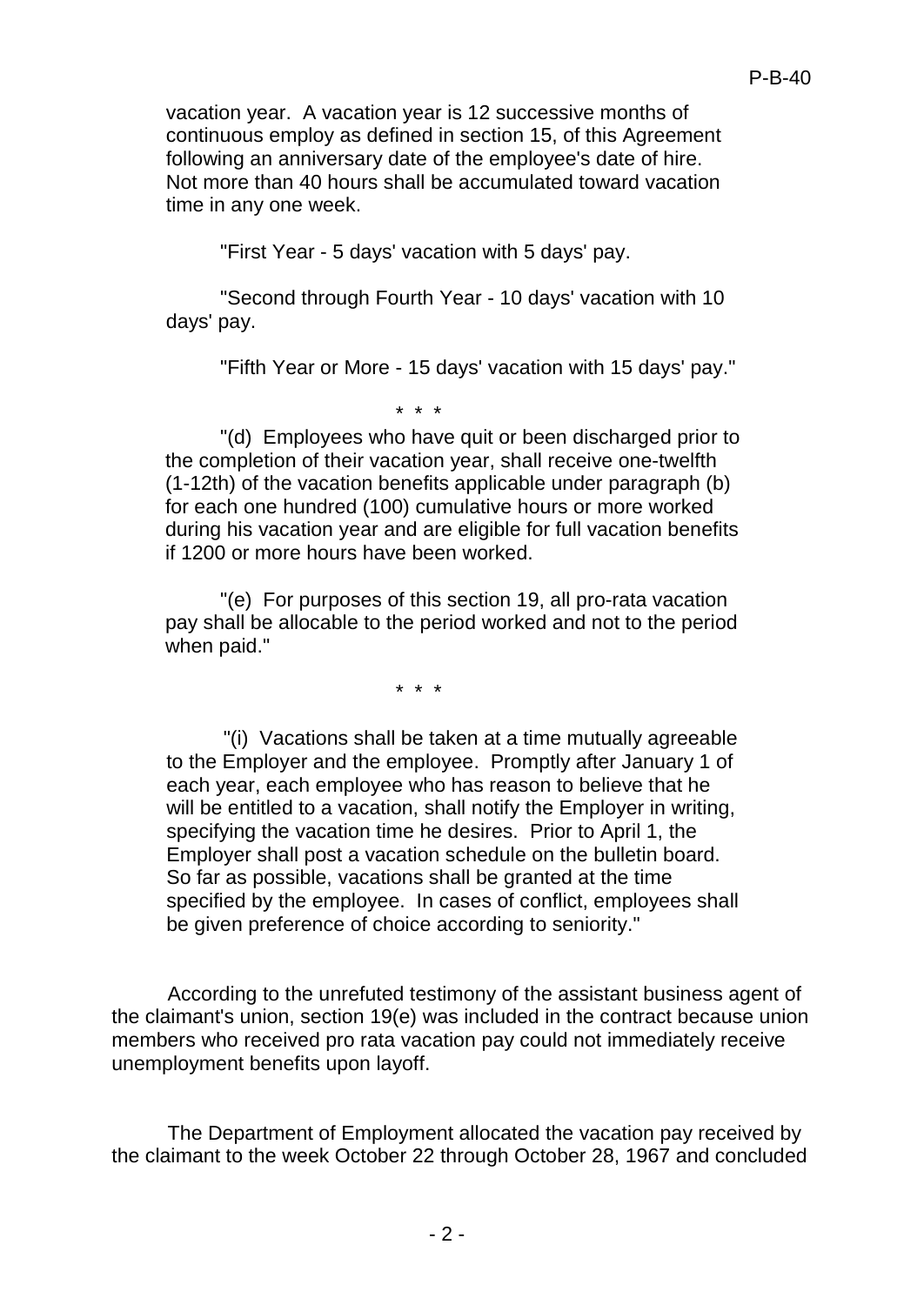that the claimant was ineligible for benefits as to this week because he was not unemployed.

In oral argument before this board, counsel for the claimant contended that the money he received upon termination of employment should be considered as "supplemental unemployment benefits" within the meaning of section 1265 of the Unemployment Insurance Code and cited Powell v. California Department of Employment (63 A.C. 99, 45 Cal. Rptr. 136) to support this contention.

## REASONS FOR DECISION

Section 1251 of the Unemployment Insurance Code provides:

"1251. Unemployment compensation benefits are payable from the Unemployment Fund to unemployed individuals who are eligible under this part." (emphasis added)

Section 1252 of the code defines an unemployed individual as follows:

"1252. An individual is 'unemployed' in any week during which he performs no services and with respect to which no wages are payable to him, or in any week of less than full-time work if the wages payable to him with respect to that week are less than his weekly benefit amount. . . . "

It is well established in this state that vacation pay constitutes wages (Jones v. California Employment Stabilization Commission (1953), 120 Cal. App. 2d 770, 262 P. 2d 91; Benefit Decision Nos. 6014, 6102, 6649 and others).

The claimant here, at the time he filed his claim for benefits, was in the receipt of pro rata vacation pay and it is therefore necessary under section 1252 to decide the week "with respect to which" these wages are payable; that is, it must be decided the week to which these wages are to be allocated.

However, a more basic or fundamental issue than the mere allocation of vacation pay is presented in this case. This issue revolves around the question: Under the Unemployment Insurance Code, who may properly allocate the type of payment the claimant received? The union contract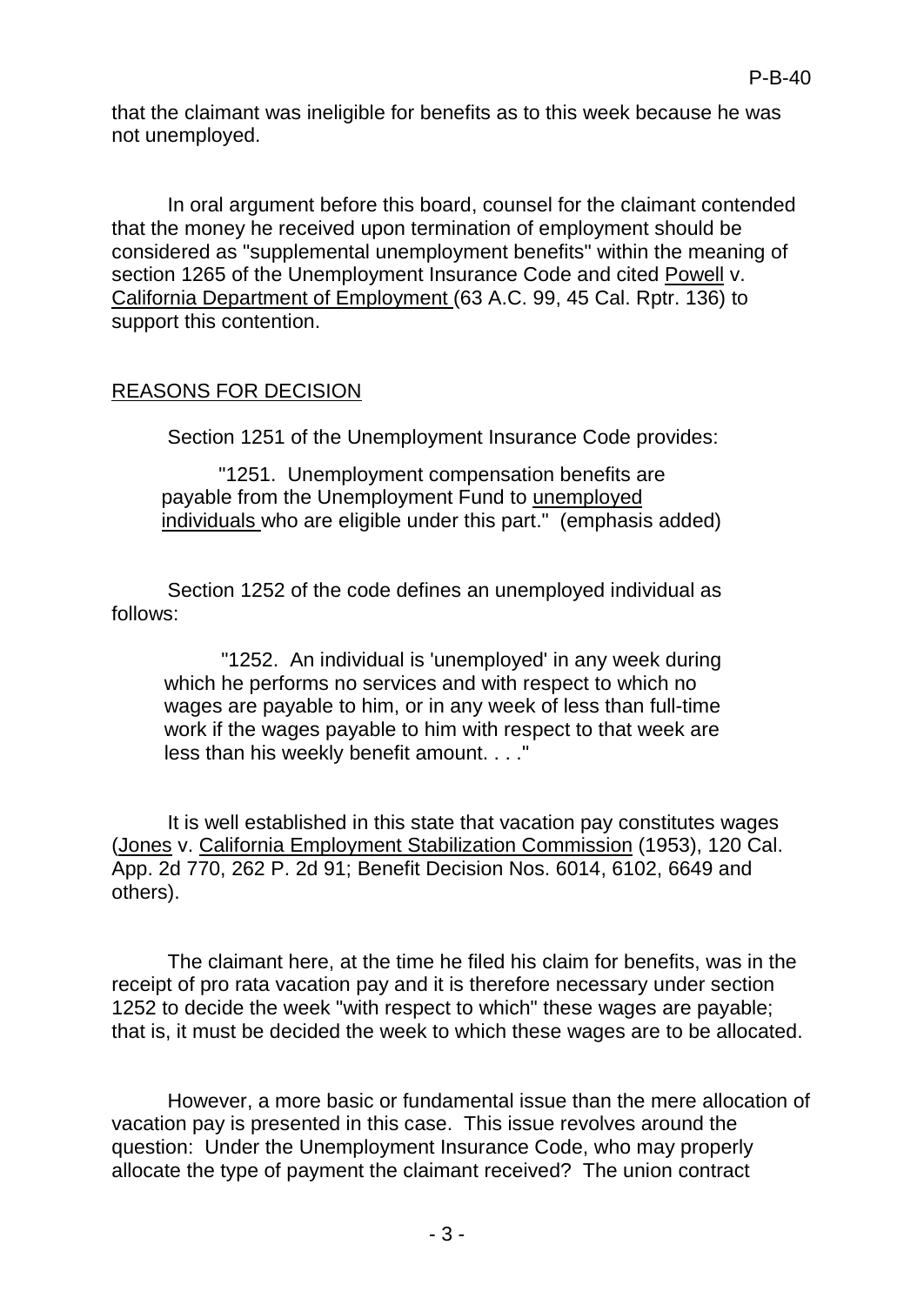attempts to allocate the pro rata vacation pay "to the period worked and not to the period when paid."

This board has stated in Benefit Decisions Nos. 6670 and 6649 and others:

". . . As a general rule, the employer has the inherent authority to designate a vacation period and to allocate a vacation payment . . . . This right may be limited under a collective bargaining agreement, in which case, generally, the allocation must be in accordance with the terms of the agreement . . . ."

Certainly, an employer may designate for his employees the period during which employees shall take a vacation with pay. It is the right of the employer, as limited by the terms of the contract, to decide if vacation pay will be given at the time the vacation is taken or at some other time.

However, once the employer-employee relationship is terminated, neither the employer nor the union contract may assert this type of control over former employees and the right to designate the vacation period no longer exists insofar as the employer's former employees are concerned.

When an individual, in receipt of vacation pay from a former employer files a claim for unemployment benefits, the Department of Employment is obligated to designate the period to which the vacation pay is to be allocated. This is true because it is the statutory duty of the Department of Employment to determine a claimant's eligibility for benefits (see section 1328 of the Unemployment Insurance Code).

The State Legislature has seen fit to permit the Director of Employment to delegate certain of his responsibilities; for example, in subsection (b) of section 1253 of the code the Director of Employment may approve places other than a public employment office as a place where an unemployed individual may register for work. The legislature has not permitted the Department of Employment to delegate its authority to determine a claimant's eligibility for benefits. Therefore, we conclude that regardless of the desires of an employer or the terms of a union contract, when an unemployed individual files a claim for unemployment benefits, the Department of Employment must determine the individual's eligibility for benefits and if such individual is in the receipt of vacation pay or pro rata vacation pay at the time the claim is filed,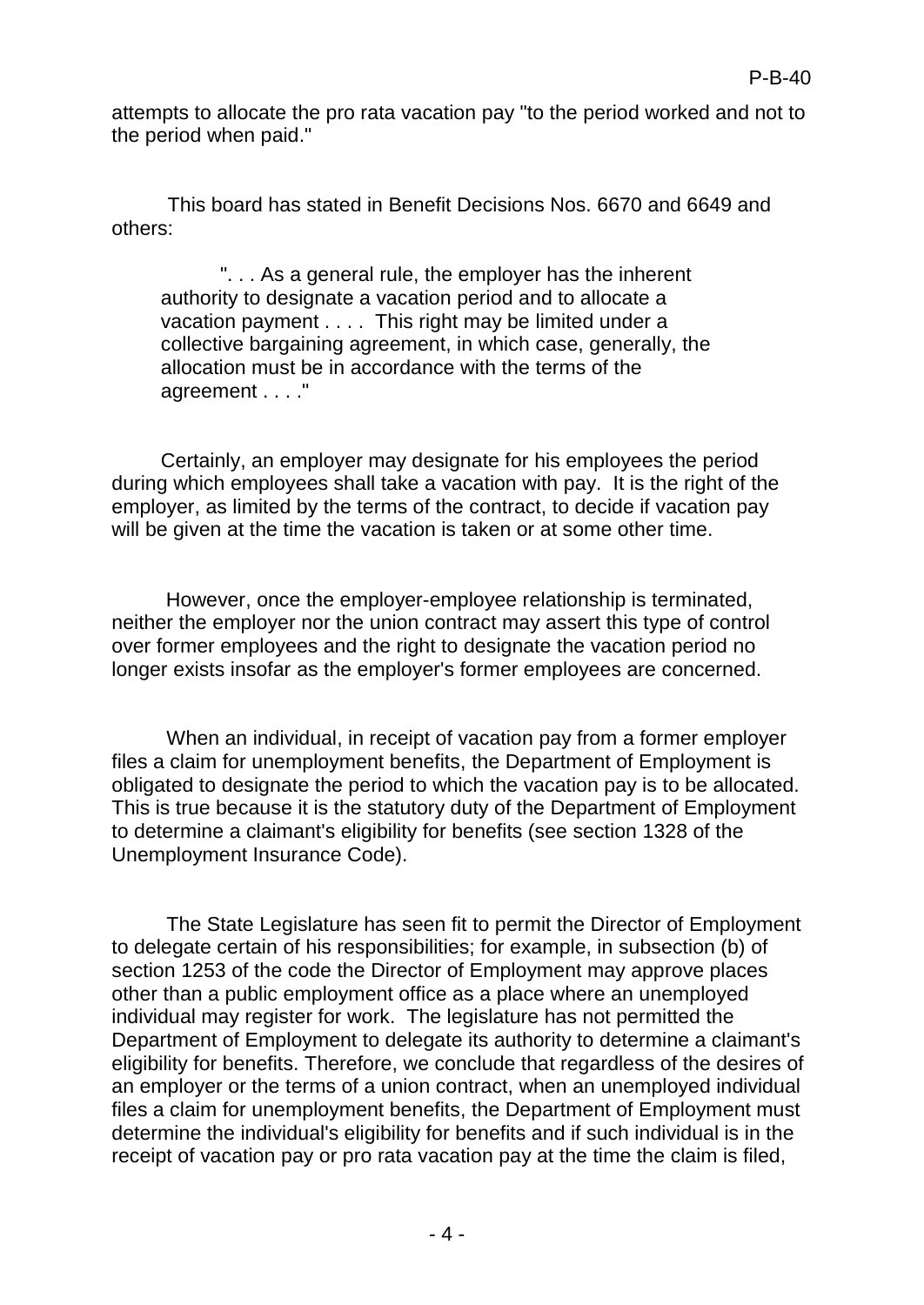the Department of Employment is the only agency which may allocate such payments. Upon appeal this allocation may be affirmed, reversed, or modified by this board (section 1334 of the Unemployment Insurance Code).

The employer here provides two types of payment in addition to wages earned by its employees. After working a designated number of hours during a year an employee is entitled to vacation with pay. If an employee is terminated prior to his working the required number of hours, he receives pro rata vacation pay.

The vacation pay received by an employee who has worked the proper amount of time is realizable only when that employee takes his vacation. The pro rata vacation pay is realizable only when an employee's employment is terminated; that is, an employee may not work and receive vacation pay or pro rata vacation pay. These amounts are realizable only on the happening of certain conditions. In the case of pro rata vacation pay, it is realizable only when the claimant's employment is terminated and we conclude, as did the court in the Jones case above, that the only logical and reasonable allocation of such pro rata vacation pay is to the period following employment. This was the allocation made by the Department of Employment when it held the claimant not unemployed during the week October 22 through October 28, 1967. We conclude that this allocation was proper.

We do not agree with counsel for the claimant that this pro rata vacation pay should be considered supplemental unemployment benefits within the meaning of section 1265 of the code. This section reads as follows:

"1265. Notwithstanding any other provisions of this division, payments to an individual under a plan or system established by an employer which makes provisions for his employees generally, or for a class or group of his employees, for the purpose of supplementing unemployment compensation benefits shall not be construed to be wages or compensation for personal services under this division and benefits payable under this division shall not be denied or reduced because of the receipt of payments under such arrangements or plans.

"This amendment is hereby declared to be merely a clarification of the original intention of the Legislature and is not a substantive change, and is in conformity with the existing administrative interpretation of the law."